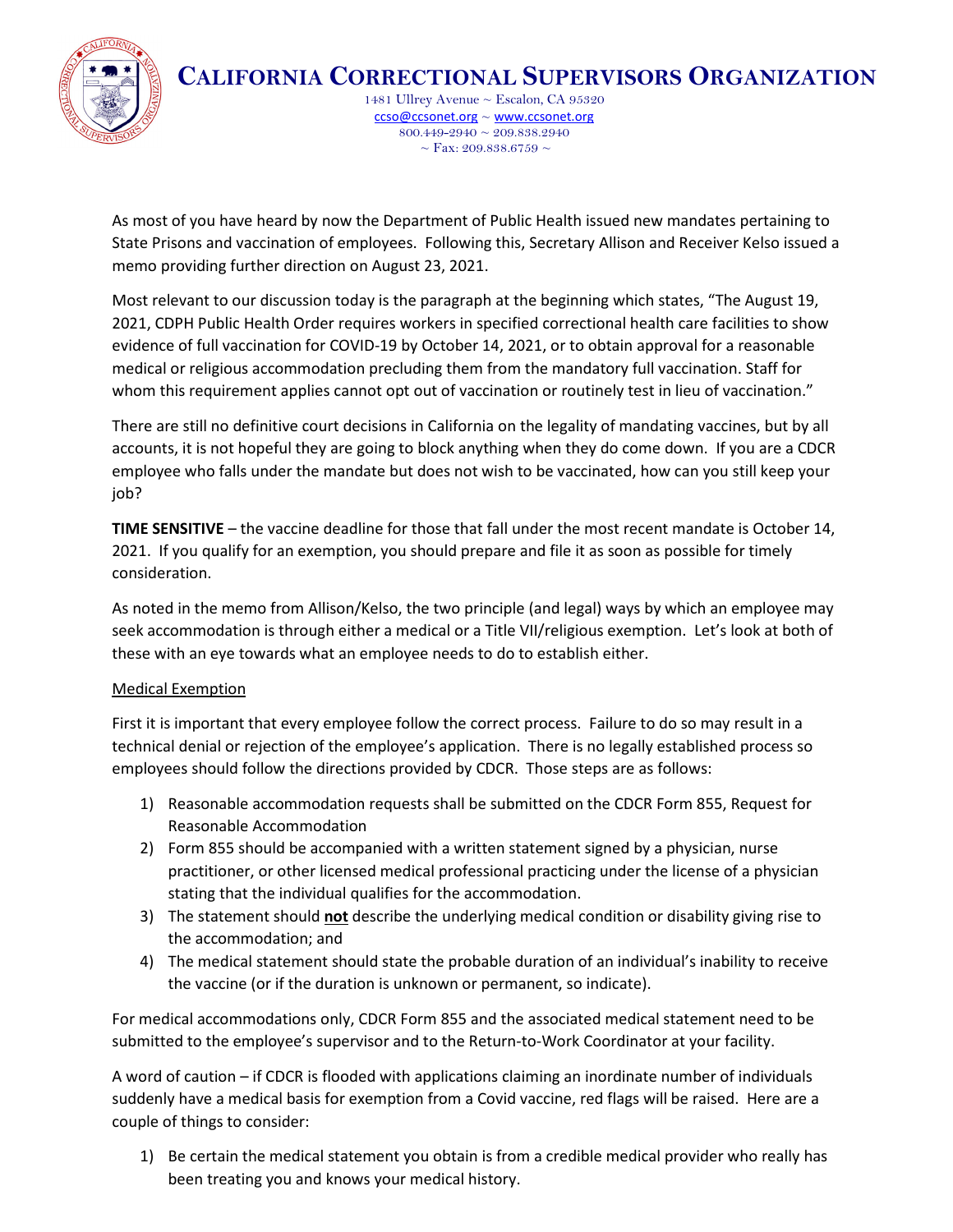- 2) If you have agreed to take other vaccines/medications in the past as a condition for working at CDCR, suddenly having a "medical" reason for only the Covid vaccine may seem suspicious.
- 3) Be cautious of inconsistency if you have never before objected to any vaccine, medication, testing or other medical intervention – doing so now may seem more contrived than genuine.
- 4) That being said, beyond understanding that you have a medical condition signed off on by a medical provider, CDCR **cannot** ask any further questions regarding your actual condition or diagnosis.

For the benefit of yourself and others, make certain that your claim is valid. If too many claims are filed that appear to be frivolous or without merit, then CDCR may ultimately implement further steps of verification. While it is true that CDCR itself cannot delve into the details of your medical history, that doesn't necessarily mean they couldn't send you to an outside doctor (contracted with CDCR) to confidentially evaluate the basis of your claim. There is currently not such a system in place so preserving the integrity of the application process is important.

### Religious Exemption

To apply for a religious exemption employees must do as follows:

- 1) Notify their supervisor and local Equal Employment Opportunity Coordinator of their request for religious accommodation.
- 2) Religious accommodation requests shall require a statement indicating that the individual has a **sincerely held religious belief** that precludes them from obtaining any COVID-19 vaccine.

Religious exemptions are clearly more subjective and personal. Whereas a medical doctor could (in theory) objectively evaluate a medical condition, there is no expert on all religions and the law frankly does not allow CDCR to question religious validity. However, we do know that the law requires that the basis for a religious exemption be a "sincerely held" belief and require a statement (from the employee) to substantiate that accordingly.

# What is the basis for a religious exemption?

Religious accommodations stem from Title VII of the Civil Rights Act of 1964, as amended by the Equal Employment Opportunity Act of 1972. Together these acts prohibit many private and government employers from discriminating against their employees on the basis of— among other things—religion.

Title VII provides that an employer must accommodate an employee's religious observance or practice unless the employer demonstrates that the employer is unable to reasonably accommodate the employee without imposing an undue hardship on the conduct of the employer's business. 42 U.S.C. § 2000e(j). As the U.S. Supreme Court has stated, "[t]he intent and effect of this definition was to make it an unlawful employment practice . . . for an employer not to make reasonable accommodations, short of undue hardship, for the religious practices of his employees and prospective employees." *Trans World Airlines, Inc. v. Hardison*, 432 U.S. 63, 74 (1977).

Title VII also defines the term "religion" broadly. It includes "all aspects of religious observance and practice, as well as belief." 42 U.S.C. § 2000e(j). And courts have tended to interpret this definition liberally. However, it is of the utmost importance to realize—in the COVID-19 vaccination context in particular—that the objection to being vaccinated with a COVID-19 vaccine **MUST BE RELIGIOUS**. The importance of that point cannot be overemphasized, because, in many cases, people objecting to vaccines—and the COVID-19 vaccines in particular—may have reasons, other than religious reasons, for objecting to the vaccines.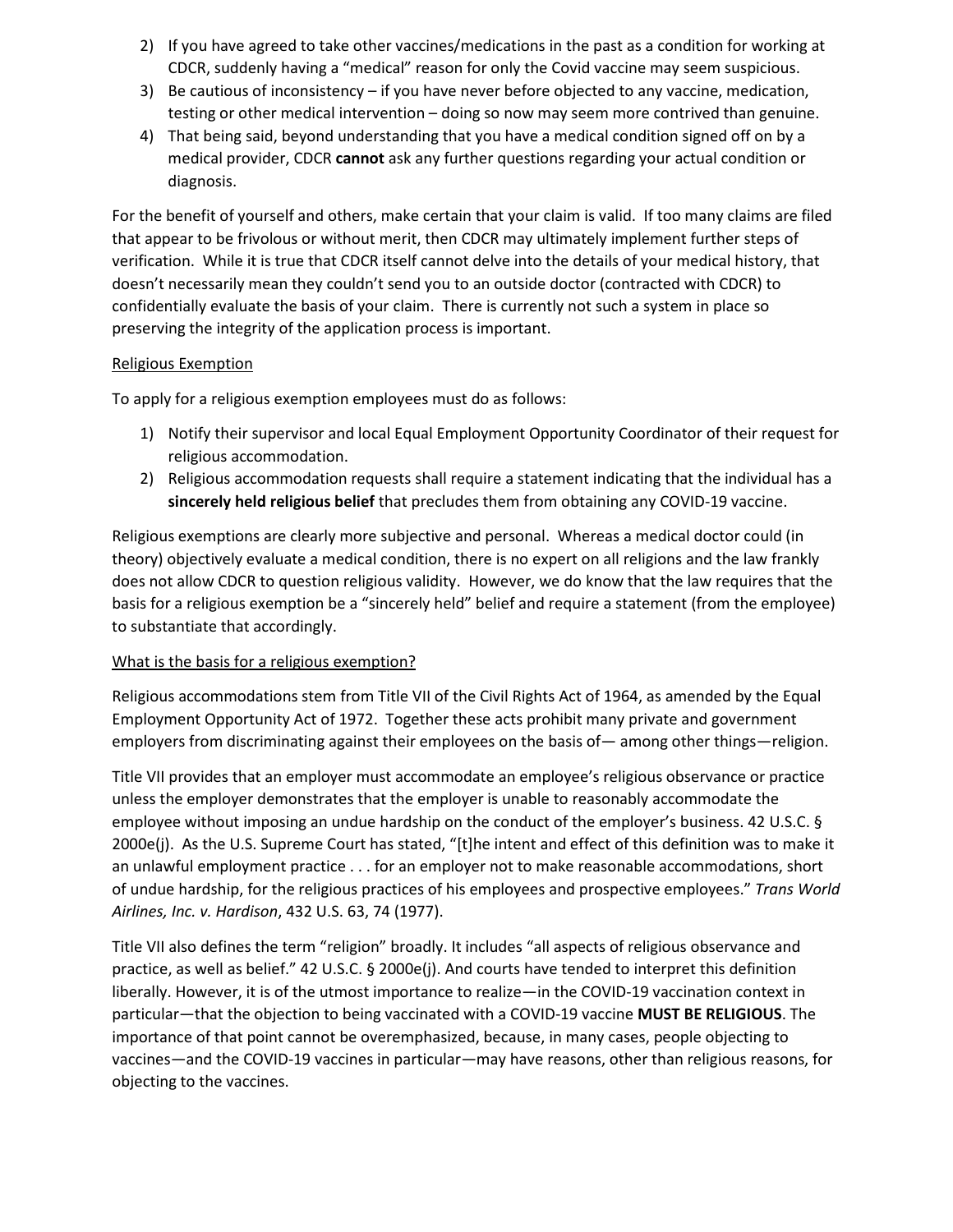#### What can CDCR *not* do?

Unlike with medical exemptions requiring a medical provider statement, an application for a religious exemption does not. In fact, legally speaking, CDCR cannot require that you "validate" your beliefs by having them co-signed by a religious leader or affiliated group.

According to the Equal Employment Opportunity Commission: "The fact that no religious group espouses such beliefs or the fact that the religious group to which the individual professes to belong may not accept such belief will not determine whether the belief is a religious belief of the employee." (Guidelines on Discrimination Because of Religion, 29 C.F.R. § 1605.1.)

In short, the EEOC test does not require that the employee's religious beliefs coincide with the tenets of the employee's—or any—church or religious denomination. *Heller v. EBB Auto Co*., 8 F.3d 1433, 1438 (9th Cir. 1993). For that reason, an employer has no basis to require an employee to support the employee's asserted religious belief with the statement of any other person or organization, including the employee's clergy. Therefore, it is inappropriate for the employer to ask for any supporting statement from the employee's clergy or other religious authority.

An employer may also not question the validity of an employee's religious beliefs. By their nature, religious beliefs are matters of personal faith and oftentimes not subject to objective proof. It is for that reason that even courts cannot, and do not, inquire into whether a person's religious beliefs are "correct" or not.

### What *can* CDCR do?

Although an employer may not question the validity of an employee's religious beliefs, employers may question the *sincerity* of such beliefs. Conduct of an employee that appears to be inconsistent with the religious beliefs underlying the employee's religious objection to the COVID-19 vaccines may undermine the employee's religious accommodation request. Therefore, an objecting employee's religious beliefs and whether the employee consistently applies those beliefs in other similar contexts—will be carefully examined before making an accommodation request. For example – if the employee has consistently been compliant with vaccines, medications, testing and other medical interventions throughout their career – and suddenly only religiously objects to the Covid-19 vaccine, that may call into question their sincerity. Or, if the employee has never expressed any religious persuasion and suddenly becomes a member of the First Church of the Last Unicorn on August 24th – sincerity may be questioned.

#### What CDCR *must* do – explore reasonable accommodations

In most cases an employer must demonstrate that it has attempted to accommodate an employee's religious beliefs before claiming it cannot do so without imposing an undue hardship on the employer. See *Redmond v. GAF Corp*., 574 F.2d 897, 901–02 (7th Cir. 1978).

In addition, the employer has the burden of demonstrating undue hardship. Evidence of undue hardship must be more than hypothetical and speculative. *Smith v. Pyro Mining Co*., 827 F.2d 1081, 1085–86 (6th Cir. 1987).

Fortunately, the EEOC has instructed employers that it would not constitute an undue hardship for them to grant religious accommodations (i.e. exempting religiously objecting employees from employermandated COVID-19 vaccination programs) because employers can utilize alternative health protections, such as masking, social distancing, periodic COVID-19 testing, modifying shifts, teleworking, and reassignment. For that reason, generally speaking, it will be more difficult for employers to refuse to grant accommodations to employees who object to the COVID-19 vaccines on what are clearly sincerely held religious grounds.